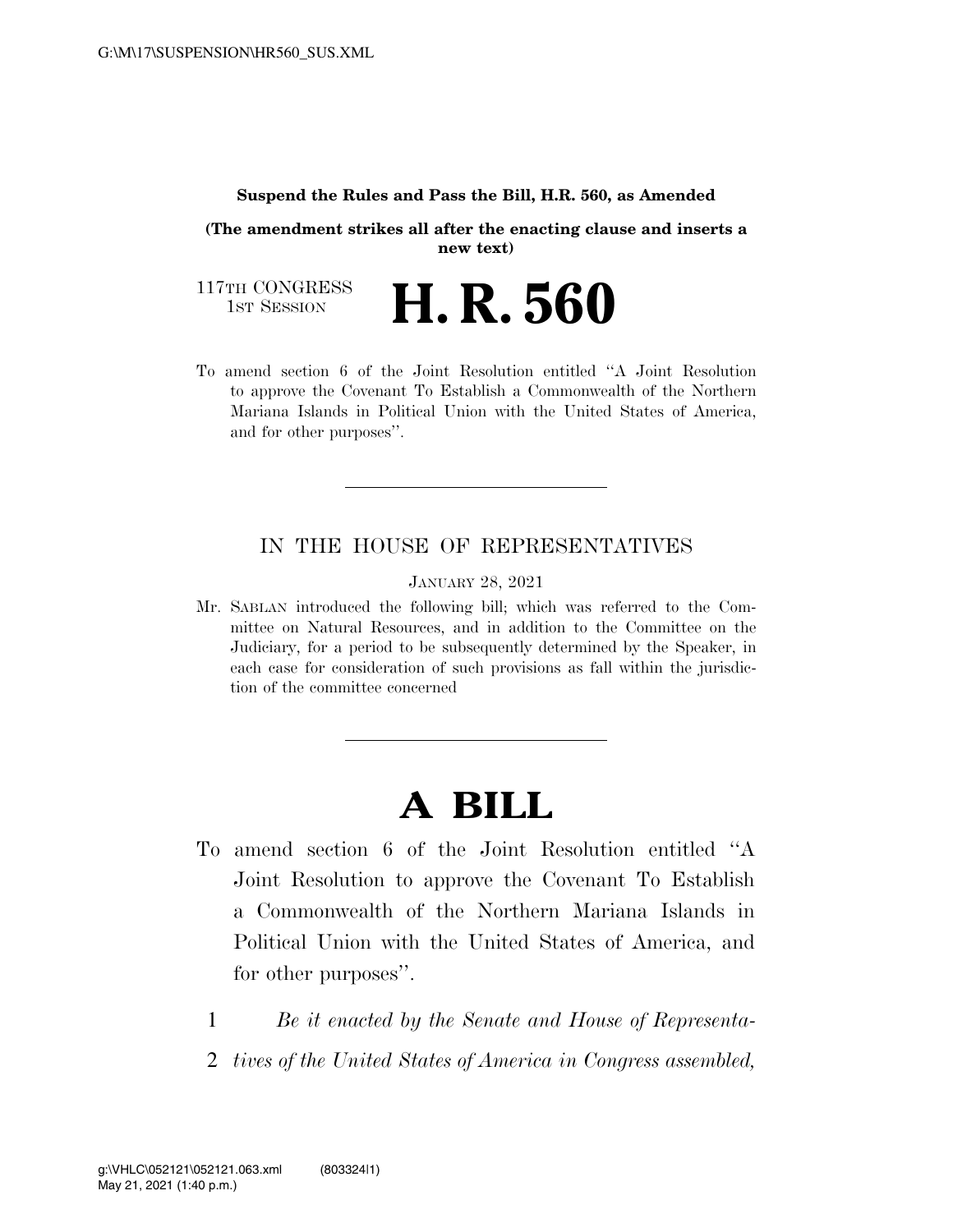### **SECTION 1. SHORT TITLE.**

 This Act may be cited as the ''Northern Mariana Is-lands Residents Relief Act''.

## **SEC. 2. LONG-TERM LEGAL RESIDENTS OF THE COMMON- WEALTH OF THE NORTHERN MARIANA IS-LANDS.**

 Section 6(e)(6)(B) of the Joint Resolution entitled ''A Joint Resolution to approve the Covenant To Establish a Commonwealth of the Northern Mariana Islands in Po- litical Union with the United States of America, and for other purposes'', approved March 24, 1976 (48 U.S.C. 1806), is amended—

| 13 | $(1)$ in clause (iii), by inserting "except in the        |
|----|-----------------------------------------------------------|
| 14 | case of an alien who meets the requirements of sub-       |
| 15 | clause $(VI)$ of clause $(v)$ ," before "resided continu- |
| 16 | ously and lawfully"; and                                  |
| 17 | $(2)$ in clause $(v)$ —                                   |
| 18 | (A) in subclause $(IV)$ , by striking "; or"              |
| 19 | and inserting a semicolon;                                |
| 20 | $(B)$ in subclause $(V)$ , by striking the period         |
| 21 | at the end and inserting ";"; and                         |
| 22 | (C) by adding at the end the following:                   |
| 23 | "(VI) was admitted to the Com-                            |

 monwealth as a Commonwealth Only Transitional Worker during fiscal year 2015, and during every subsequent